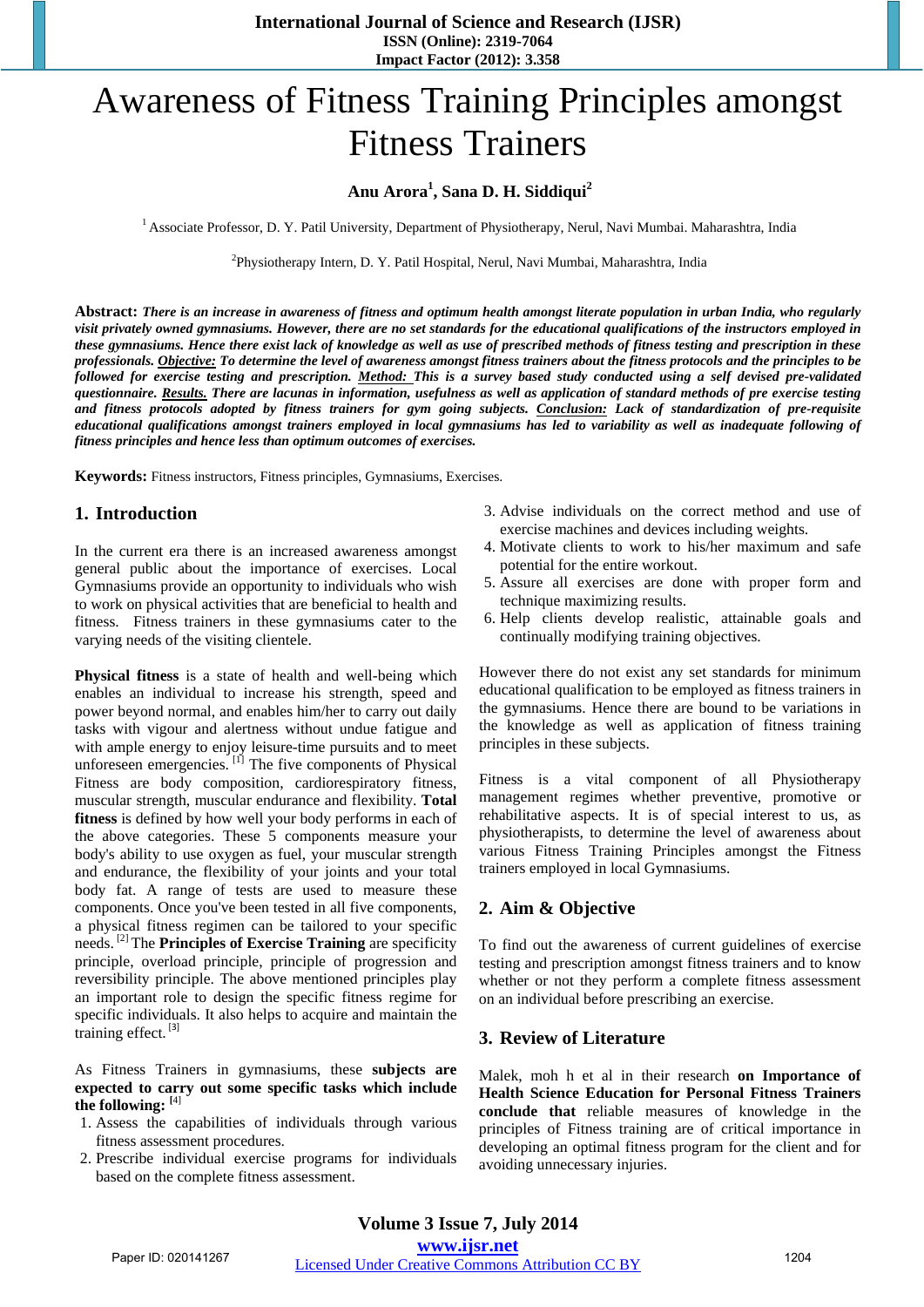Garber et al in their research on **Quantity and Quality of Exercise for Developing and Maintaining Cardiorespiratory, Musculoskeletal, and Neuromotor Fitness in Apparently Healthy Adults**: Guidance for Prescribing Exercise provided guidance to professionals who counsel and prescribe individualized exercise to apparently healthy adults of all ages.

Haskell WL et al in their study on **Physical activity and exercise to achieve health-related physical fitness** components concluded that for health-promoting features of physical activity and exercise the stimulus has to be defined in terms of type, intensity, duration, and frequency of exercise.

### **4. Material and Methodology.**

- **Research approach:** Cross-sectional Survey
- **Study Sample:** Fitness trainers.
- **Sample Size:** 100 subjects.
- **Study Setting:** Gymnasiums available to local public situated in Mumbai and Navi Mumbai.
- **Ethical clearance:** The Ethical clearance for the study was taken from the Institutional Ethics committee of Dr. D. Y. Patil University, Nerul, Navi Mumbai. Written informed consent was taken from all the study subjects.
- **Procedure:** A self-devised pre validated questionnaire was administered to the study subjects via a face to face method. A pilot study was conducted and accordingly requisite modifications were made to the questionnaire. Care was taken to keep the Questionnaire Self- Informed & Self -Administered to prevent any misinterpretation. Also as far as possible the questions were closed ended for easier grouping & to prevent any statistical errors. This was done according to the Questionnaire Preparation Guidelines, to increase its validation & reduce any risk of errors.

### **5. Observations & Results**

A total of 100 subjects were enrolled in the study. Data were collected on standardized forms and encoded for computerized analysis Descriptive analysis of the data was done using mean, standard deviations & percentages using GraphPad Instat Version3.10, 32 for Windows. Tables were made using Microsoft word and figures were plotted using Microsoft Office Excel 2007.

### **6. Demographic Details**

87% of the study subjects are males and 13% are females. According to the B.M.I. findings, 50% of the subjects do not fall under the normal weight category. 62% of the trainers have a work experience of less than 5 years. 32% of the study subjects do not have any regular qualifications to be employed as Fitness Trainers.



On an average 50% of the trainers do not perform a health screening of an individual before performing any exercise tests on him/her. On an average, 49.6% of the subjects do not calculate the body composition of an individual, 68.8% do not perform exercise tests to assess cardiorespiratory capacity. On an average 74.5% of the trainers do not assess muscular strength, 38% do not perform muscular endurance assessment and 58.8% do not perform a flexibility assessment of an individual before prescribing an exercise plan to them.



26.2% of the subjects are not aware of the prescription recommendations for cardiorespiratory exercises. 18.31% of the subjects are not aware of the prescription recommendations for strength training exercises. 32% of the subjects are not aware of the prescription recommendations for muscle endurance exercises. 28% of the subjects are not aware of the prescription recommendations for flexibility exercises.

### **7. Discussion**

According to the findings, this seems to be a male dominant profession. This could be because male clients as well as female clients are comfortable training with male trainers.

As per the BMI findings it seems that many subjects fall under overweight and obese category, however this could be a misleading finding as weight trainers could have an increased lean muscle mass owing to hypertrophy of muscle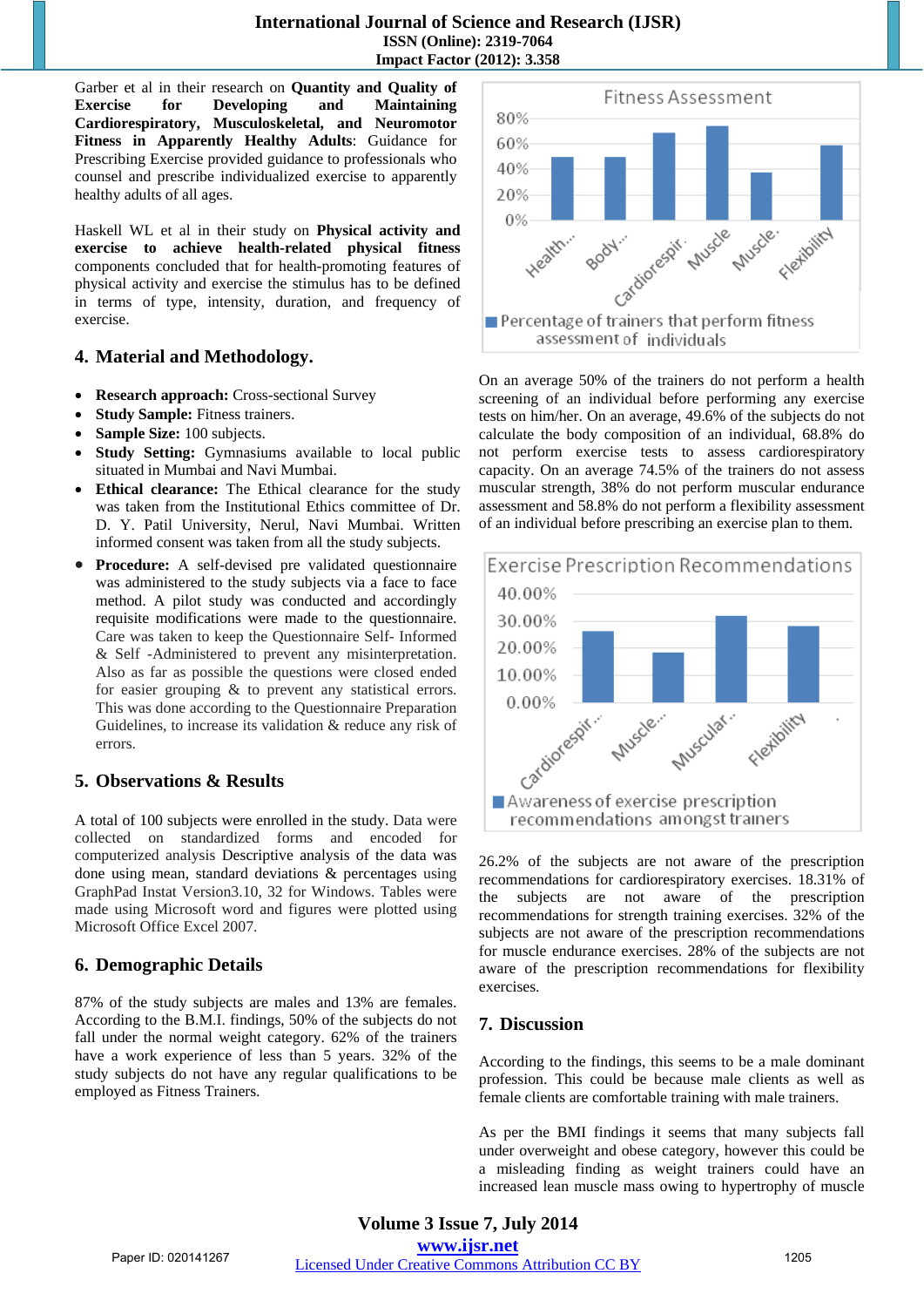with weight training. Further research can be done on these findings with a proper evaluation of body composition of the study subjects.

The authenticity of the certification of the trainers needs to be closely examined as these so called qualifications range from a few months diploma to a 3 year degree program. Some minimum requisite qualifications to work as a fitness trainer need to be fixed to bring about some uniformity standard in the profession.

Detailed assessment and pre- exercise tests are essential to arrive at target intensity & frequency before prescribing an exercise plan to an individual. Exercise testing is an important tool that can best determine how exercise affects you and provide you with a more effective exercise program. [5] Hence it is important that fitness trainers perform an exercise test prior to exercise prescription.

The study subjects do not seem to be aware of the importance of checking the blood pressure, pulse rate and respiratory rate before performing exercise tests. According to American College Of Sports Medicine (A.C.S.M) guidelines, there are certain absolute and relative contraindications to exercise testing and prescription. If these are not followed it could lead to undue stress on the system causing unwanted cardiovascular emergencies.<sup>[6]</sup>

In regard to overall fitness and health, weight is not nearly as important as the composition of that weight. More important, rather than tracking weight, we should be aware of our body composition.<sup>[7]</sup> Skin fold thickness method is a more reliable method to measure body composition in a clinical setting but most of the trainers do not use this method.

Muscle strength assessment tests measure muscular strengths and weaknesses, areas where muscular performance and function are good or where they need improvement. It establishes a baseline for exercise prescription on the basis of the specificity and overload principles of training. In order to apply the principles of training to prescribe exercises to improve muscle strength and endurance it is imperative to carry out a complete strength and endurance assessment. <sup>[3]</sup>

Furthermore, where a lower intensity of load for strength training does not give the required results failing to overload the system, a disproportionally high initial load might put undue stress on the musculoskeletal system making the client susceptible to injury. This makes it vital for Fitness trainers to be aware of muscle strength testing & training principles.

The study found that the fitness trainers though are aware of the fact that flexibility exercises are important part of all exercise regimes, the trainers do not insist on stretching exercises to be done prior to all exercise sessions. It is a well laid fact that it is essential to assess flexibility before prescribing an exercise plan in order to prevent any injury during training sessions. Improved flexibility may enhance performance in aerobic training and muscular conditioning.

## **8. Conclusion**

Most of the fitness trainers seem to be theoretically aware of the various principles to be used in exercise training, however application of these training principles for prescription of exercise seems to be absent in these subjects. Also, they do not understand the importance of adherence to exercise testing principles and hence seem to neglect it most of the times.

## **9. Clinical Implications**

Fitness trainers are responsible for the effective delivery of health and fitness programmes. Their roles are of importance to the relevance and efficacy of the fitness industry and therefore there is an emergent need for standardisation and bringing uniformity in the minimum educational requirements for subjects to be employed as Fitness Trainers. Appropriate measures need to be taken by the concerned authorities as well as the Gymnasiums employing them to plan accordingly. It is also important to make the fitness trainers aware of any lacunae in their current knowledge and hence motivate them to upgrade their skills for a more efficient practice.

## **10. Acknowledgement**

The authors are thankful to the subjects and the gymnasiums for their cooperation to this study.

# **References**

- [1] C J Caspersen, "Physical activity, exercise, and physical fitness: definitions and distinctions for health-related research," Public Health Reports, www.ncbi.nlm.nih.gov, page 128, Mar-Apr 1985.
- [2] Available:http://www.ncbi.nlm.nih.gov/pmc/articles/PM C1424733/?page=3
- [3] Matthew Percia et al, "Getting a Professional Fitness Assessment," www.acsm.org, Jan 10, 2012. Available:http://www.acsm.org/access-publicinformation/articles/2012/01/10/getting-a-professionalfitness-assessment
- [4] Carolyn Kisner, Therapeutic Exercise, Foundations and Techniques,  $5<sup>th</sup>$  edition, Jaypee Brothers Medical Publishers (P) Ltd, India, 2007.
- [5] http://mtbettenhausen.wordpress.com/equipment/
- [6] Shannon McSorley, "Why is exercise testing important?" www.pinnacle-pt.com, Jan 17, 2012.
- [7] Available: http://www.pinnacle-pt.com/blog/post/whyis-exercise-testing-important
- [8] Michael R. PhD, FACSM et al**, "**Quantity and Quality of Exercise for Developing and Maintaining Cardiorespiratory, Musculoskeletal, and Neuromotor Fitness in Apparently Healthy Adults: Guidance for Prescribing Exercise," Official Journal of The American College of Sports Medicine, Volume 43, Issue 7, pp 1334-1359, July 2011.
- [9] Tiffany Esmat, Ph.D., "Measuring and Evaluating Body Composition," www.acsm.org, Jan 11, 2012 Available:http://www.acsm.org/access-public-